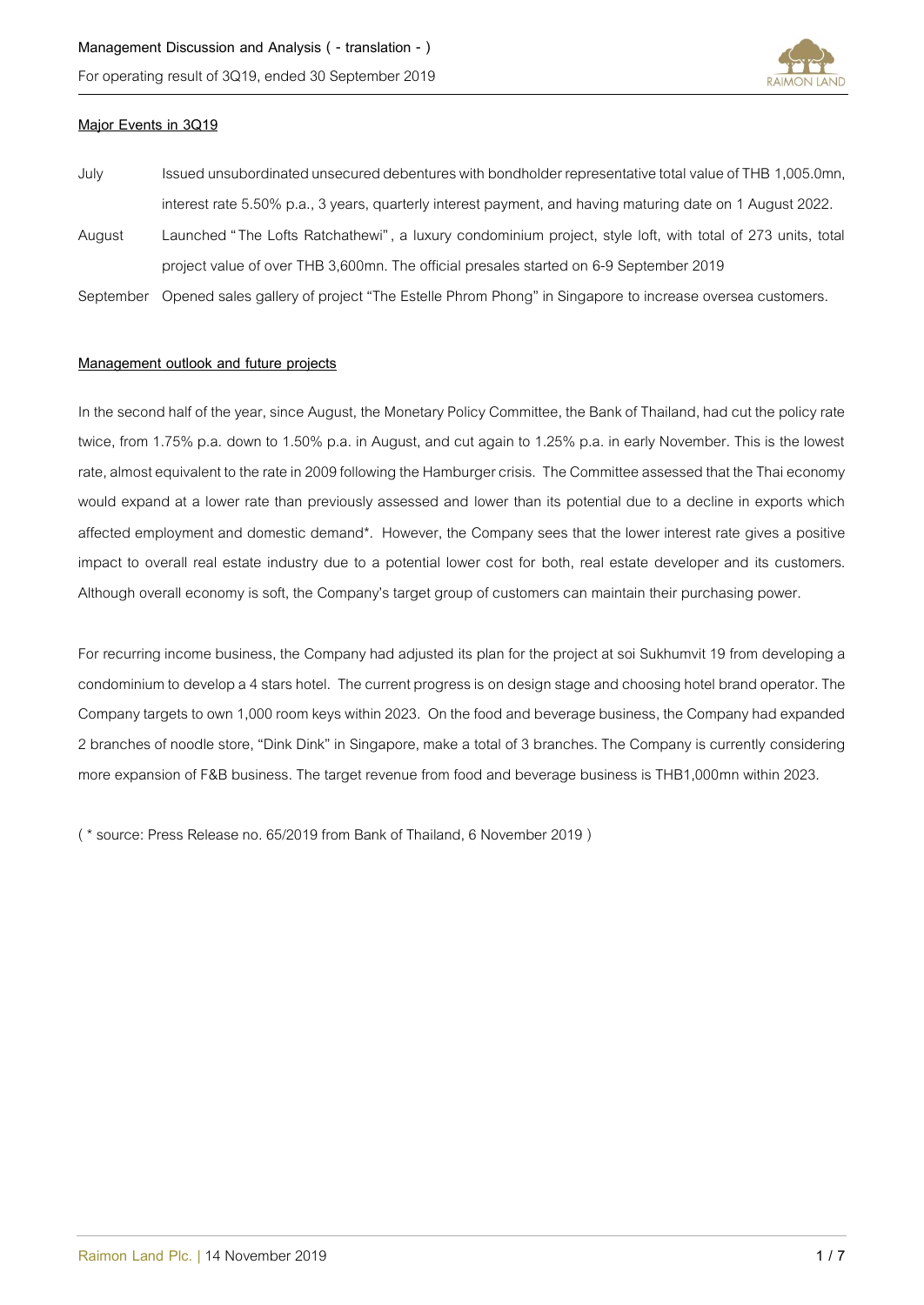For operating result of 3Q19, ended 30 September 2019



## **3rd quarter 2019, 3-month and 9-month periods highlight**

- $\bullet$  Backlog<sup>1</sup> of the Company and its subsidiaries stood at THB 8,115.3mn as of 30 September 2019
- Presales of 3Q19 was THB 787.9mn and 9M19 was THB 2,391.3mn
- Total revenue of 3Q19 was THB 715.1mn while that of 9M19 was THB 3,066.8mn. Of which, THB 484.6mn and THB 2,556.6mn, respectively, were from sales of real estate (transfer ownership to buyers)
- Gross profit from sales of real estate in 3Q19 was THB 112.8mn while that of 9M19 was THB 689.0mn. GPM of 3Q19 and 9M19 were 23.3% and 27.0% respectively
- Total assets as of 30 September 2019 stood at THB 12,192.2mn and total liabilities stood at THB 6,331.9mn
- Debt to Equity ratio<sup>2</sup> stood at 0.80 times as of 30 September 2019, decreased from 0.94 times as at end of 2018

#### **Changes in accounting policy and reclassification in 3Q19, during the 3-month and 9-month periods**

During the three-month and nine-month periods ended 30 September 2019, the Group has adopted TFRS 15 "Revenue from Contracts with Customers" which become effective for fiscal years beginning on or after 1 January 2019. The Group chooses retrospectively adjusts in the period of initial application.

#### The adjustments are described below;

- 1) Commission paid to obtain a contract the Group has determined that commission paid to obtain a customer contract should be recorded as an asset and amortized to expenses on a basis that is consistent with the pattern of revenue recognition. Under the previous accounting policy, the Group immediately recorded commission as selling expenses when the transaction occurred.
- 2) Free transfer fee and common area fee the Group considers the fees to be considerations payable to customers or expenses paid for the customers and therefore should be treated as a reduction of the revenue under the contract. Under the previous accounting policy, the Company and its subsidiaries immediately recorded such fees as selling expenses when the transaction occurred.

#### Reclassifications

 $\overline{a}$ 

The effect of changes in accounting policies and those reclassifications to comparative numbers are illustrated as below:

- 1) total assets as of 31 December 2018 before retrospectively adjust was THB 14,329.7mnand after the retrospectively adjust was THB 14,376.4mn, an increase of THB 46.7mn.
- 2) the total shareholders' equity as of 31 December 2018 before retrospectively adjust was THB 5,721.9mnand after the retrospectively adjust was THB 5,768.5mn, an increase of THB 46.7mn.

All comparisons of changes in this report are based on the adjusted accounting policy and reclassification

*<sup>1</sup> Backlog include only sold units with sales and purchase agreements* 

*<sup>2</sup> Calculated from interest-bearing debt net of cash and cash equivalents*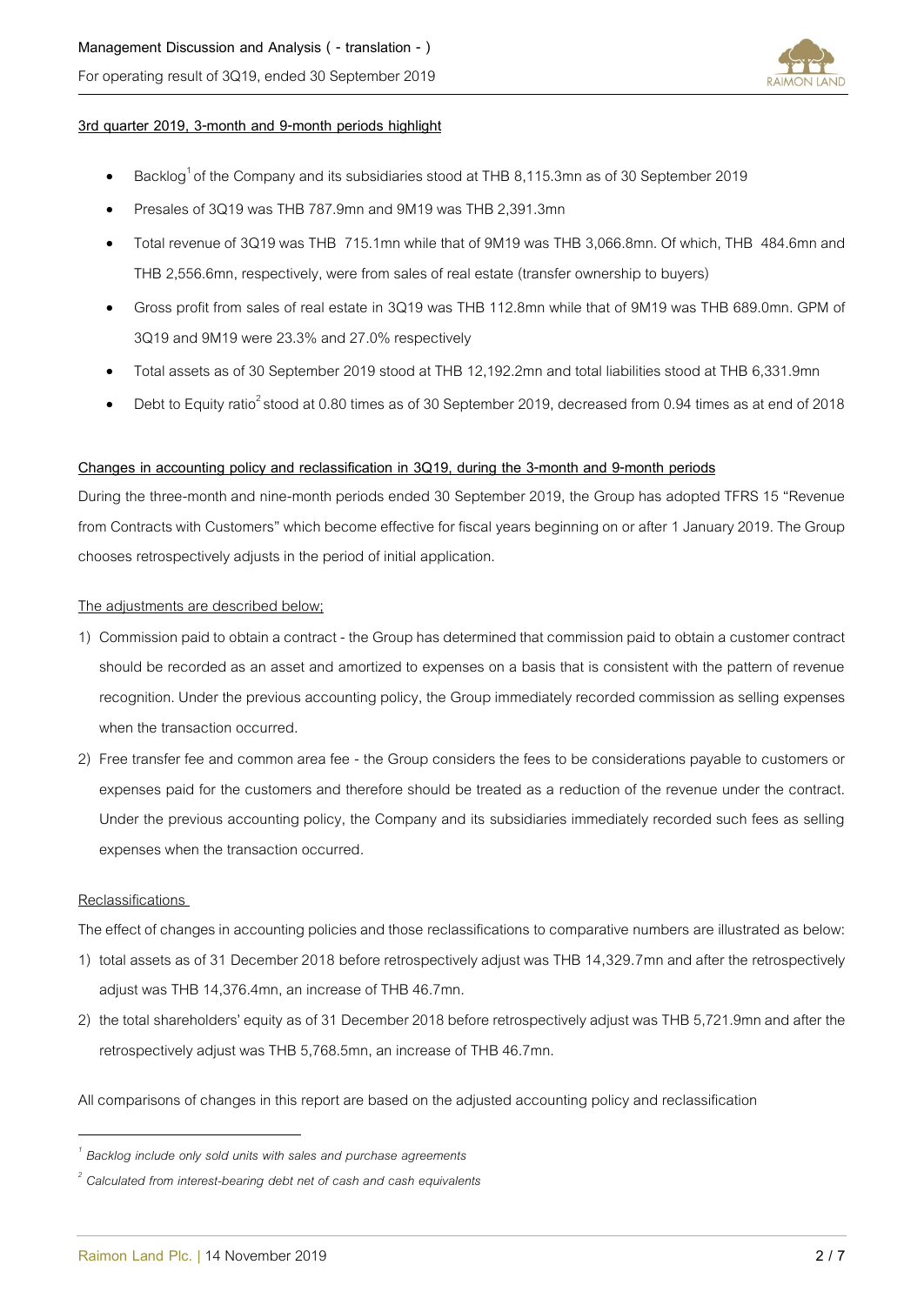## **Management Discussion and Analysis ( - translation - )**

For operating result of 3Q19, ended 30 September 2019



# **Operating result 3 rd quarter 2019, 3-month and 9-month periods**

| Source of income                                                   | 3M19   |                | 3M18           |                | Change   |          | 9M19    |                     | 9M18    |                | Change   |          |
|--------------------------------------------------------------------|--------|----------------|----------------|----------------|----------|----------|---------|---------------------|---------|----------------|----------|----------|
| $3rd$ quarter                                                      | THB mn | %              | THB mn         | $\%$           | THB mn   | $\%$     | THB mn  | %                   | THB mn  | $\%$           | THB mn   | $\%$     |
| North Point                                                        |        |                | $\overline{a}$ |                |          |          | L,      | $\bar{\phantom{a}}$ | 100.0   | 5.5            | $-100.0$ | $-100.0$ |
| The River                                                          |        |                |                | $\overline{a}$ |          |          | 42.8    | 1.4                 | 160.6   | 8.9            | $-117.8$ | $-73.3$  |
| 185 Rajdamri                                                       |        |                | 30.4           | 7.0            | $-30.4$  | $-100.0$ | 58.6    | 1.9                 | 365.1   | 20.1           | $-306.5$ | $-83.9$  |
| Zire Wongamat                                                      |        | $\overline{a}$ | 13.5           | 3.1            | $-13.5$  | $-100.0$ | L,      | $\overline{a}$      | 82.3    | 4.5            | $-82.3$  | $-100.0$ |
| <b>UNIXX South Pattaya</b>                                         |        |                | 206.2          | 47.2           | $-206.2$ | $-100.0$ | 14.0    | 0.5                 | 740.5   | 40.8           | $-726.5$ | $-98.1$  |
| The Lofts Ekkamai                                                  | 4.5    | 0.6            | 17.5           | 4.0            | $-13.0$  | $-74.3$  | 4.5     | 0.1                 | 40.5    | 2.2            | $-36.0$  | $-88.9$  |
| Mews Yen Akat                                                      |        |                | 34.0           | 7.8            | $-34.0$  | $-100.0$ | 53.8    | 1.8                 | 89.0    | 4.9            | $-35.2$  | $-39.5$  |
| The Lofts Asoke                                                    | 198.4  | 27.7           | $\overline{a}$ | ÷.             | 198.4    | 100.0    | 1,631.6 | 53.2                |         | $\overline{a}$ | 1,631.6  | 100.0    |
| The Diplomat 39                                                    | 281.8  | 39.4           |                | $\overline{a}$ | 281.8    | 100.0    | 751.2   | 24.5                |         |                | 751.2    | 100.0    |
| Gain from<br>condominium the<br>Diplomat 39<br>purchased for sales |        |                | 50.1           | 11.5           | $-50.1$  | $-100.0$ |         | $\bar{\phantom{a}}$ | 50.1    | 2.8            | $-50.1$  | $-100.0$ |
| Food & Beverage                                                    | 12.9   | 1.8            | 9.4            | 2.2            | 3.5      | 36.7     | 34.4    | 1.1                 | 20.1    | 1.1            | 14.3     | 71.2     |
| Gain on sales of land<br>and investment<br>properties              | 50.0   | 7.0            |                | $\overline{a}$ | 50.0     | 100.0    | 139.1   | 4.5                 |         |                | 139.1    | 100.0    |
| Gain on losing<br>control of investment<br>in a subsidiary         | 61.6   | 8.6            | 33.0           | 7.5            | 28.6     | 86.6     | 64.4    | 2.1                 | 33.0    | 1.8            | 31.4     | 95.3     |
| Others <sup>1</sup>                                                | 106.1  | 14.8           | 42.9           | $9.8\,$        | 63.2     | 147.3    | 272.3   | 8.9                 | 131.6   | 7.3            | 140.7    | 106.9    |
| Total revenue                                                      | 715.1  | 100.0          | 437.1          | 100.0          | 278.0    | 63.6     | 3,066.8 | 100.0               | 1,812.8 | 100.0          | 1,254.0  | 69.2     |

## *Revenue*

 $\overline{\phantom{a}}$ 

In 3Q19, the Company and its subsidiaries ("the Company") reported a total revenue of THB 715.1mn. This represented an increase of THB 278.1mn or 63.6% YoY. Of which, THB 484.6mn, or 67.8% of the total revenue was from sales of real estate (transfer ownership to buyers) of 4 projects which details are presented as above table, THB 12.9mn was from F&B business and THB 106.1mn was from other businesses<sup>1</sup>. In addition, in this quarter, there were one-time revenue recognitions from sale of investment properties THB 50.0mn which was SPACE 48, an office building for rent on Ratchadaphisek Road and gain on sales of investment in a subsidiary THB 61.6mn.

*<sup>1</sup> Including rental and service income, marketing commission income, project management fee, interest, and others*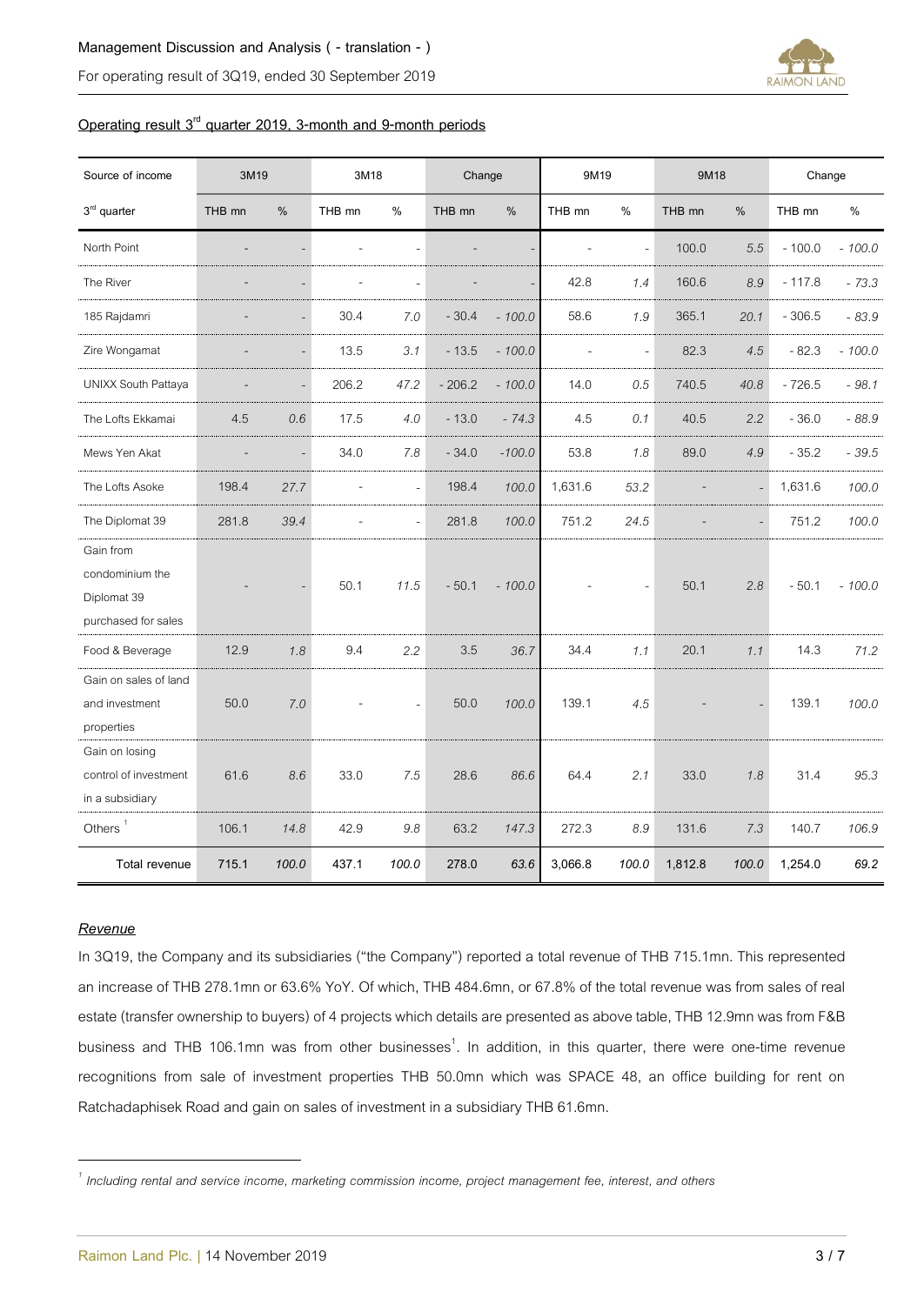

In 9M19, the Company has total revenue of THB 3,066.8mn, an increase of THB 1,253.9mn or 69.2% YoY. Of which, THB 2,556.6mn, or 83.4% of the total revenue was from sales of real estate (transfer ownership to buyers) of 6 projects which details are presented as above table, THB 34.4mn was from F&B business<sup>1</sup>, THB 272.3mn was from other businesses<sup>1</sup> and extra revenue which occurred in 2Q19 and 3Q19 from gain on sales of land awaiting for development and investment properties THB 139.1mn and gain on sales of investment in a subsidiary THB 64.4mn.

# *Backlog<sup>2</sup>*

As of 30 September 2019, the Company recorded a total backlog of THB 8,115.3mn, increasing by 1.3% from THB 8,012.4mn as at end of 2Q19. There was a decrease in backlog value of The Lofts Asoke and The Diplomat 39 due to unit transferred and revenue recognition in 3Q19. However, on the other hand, the backlog in this quarter increased by presales value of TAIT 12 and The Estelle Phrom Phong from international roadshow as well as presales value of "The Lofts Ratchathewi", the newly launched luxury condominium project. Of the total backlog at end of 3Q19, 34.7% was from The Lofts Silom, 32.1% was from TAIT12, 22.7% was from The Estelle Phrom Phong, 6.5% was from The Lofts Asoke, 3.6% was from The Lofts Ratchathewi, 0.3% was from the Diplomat 39 and 0.1% was from UNIXX South Pattaya, totaling of 7 projects.

# *Cost of Sales*

 $\overline{a}$ 

Cost of real estate sold in 3Q19 increased to THB 371.8mn from THB 224.2.5mn in 3Q18, due to the increasein revenue from transferred of real estate. The costs of F&B business decreased to THB 3 .8mn from THB 6 .3mn in 3Q18 as the Company started F&B business in March 2018, therefore, setting up costs, as one-time expenses, occurred during 2018 period.

In 9M19, cost of real estate sold increased to THB 1,867.5mn from THB 1,182.4mn in the same period of the previous year, in line with rises in the revenue from sales of real estate. The costs of F&B business slightly decreased to THB 10.1mn from THB 12.7mn in 9M18 due to the F&B business setup cost during 2018, as explained above.

# *Gross Profit and Gross Profit Margin (GPM)*

In 3Q19, gross profit from sales of real estate was THB 112.8mn, increased from THB 77.5mn in 3Q18. However, GPM in this quarter decreased to 23.3% from GPM 25.7% in 3Q18 due to 39.4% of total revenue in this quarter was from project The Diplomat 39 which was a low profit-margin generating project. The Company took over it as a complete-built project when revenue was ready to be recognized, therefore, risk-free was involved on construction processes of this project. For F&B business, the Company gained THB 9.1mn of gross profit, represented a GPM of 70.6%, increased from THB 3.1mn in 3Q18, where GPM was 32.5%, due to the reduction in setup cost as explained in the cost of sales section.

*<sup>1</sup> Including rental and service income, marketing commission income, project management fee, interest, and others*

*<sup>2</sup> Backlog include only sold units with sales and purchase agreements*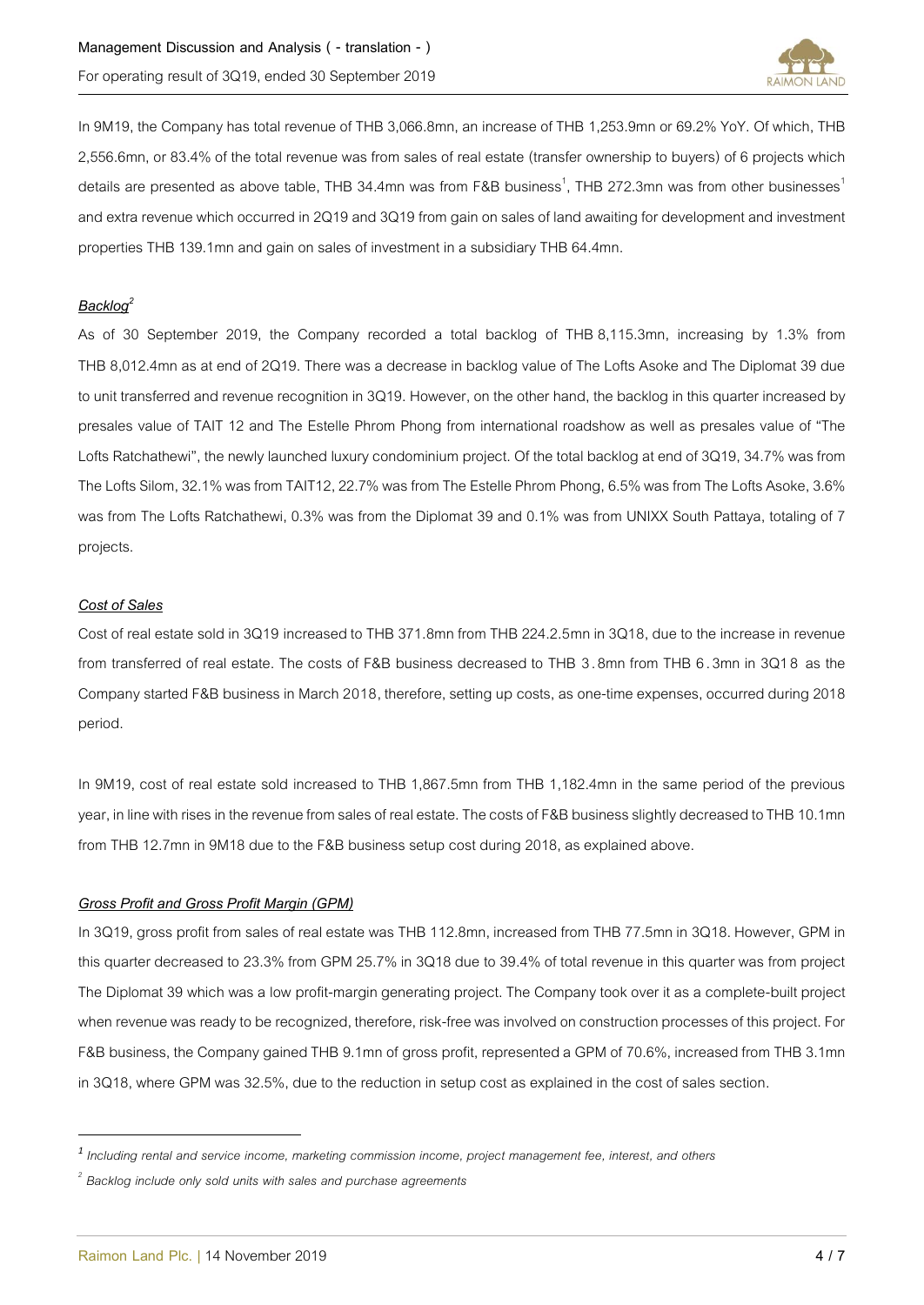

For 9M19, the Company had gross profit from sales of real estate of THB 689.0mn, where GPM was 27.0%, increased from THB 395.6mn in 9M18, where GMP was 25.1%. The GPM in this period increased because although 24.5% of the total revenue was from a low profit-margin generating project as explained above, 53.2% of the total revenue was from project The Lofts Asoke which generate normal profit margin. Therefore, it helped to bring up the total GPM of this business. ForF&B business, the Company gained THB 24.3mn of gross profit in this period, represented a GPM of 70.7%, increased from THB 7.4mn in 9M18, where GPM was 36.9%, due to the reduction in the setup cost as explained in the cost of sales section.

## *Distribution costs and Administrative Expenses (SG&A)*

In 3Q19, the Company's distribution costs and administrative expenses was THB 216.9mn, increased by THB 49.8mn, or 29.8% YoY from THB 167.1mn in 3Q18. Partly, THB 10.2mn increased was from commission cost and expenses related to unit transferred which in line with the revenue from transferred. The THB 39.6mn increased in administrative expenses was because the Company is in an expansion period.

In 9M19, the Company's distribution costs and administrative expenses was THB 711.1mn, increased by THB 151.9mn, or 27.2% YoY from THB 559.3mn in 9M18. Part of the increases, THB 59.5mn was commission cost and expenses related to unit transferred which in line with the revenue from transferred. The THB 92.4mn increased in administrative expenses was because the Company is in an expansion period.

# *Financial Cost*

Most of financial cost resulted from loan interest borrowed to develop projects, which are capitalized as development costs for respective projects till construction completion. Thereafter, such interest costs will be recorded as finance costs in the Statement of Income. Loans are repaid in installments upon unit transfer.

In 3Q19, the Company had financial cost of THB 56.1mn, an increase of THB 12.2mn or 27.8% increase YoY from THB 44.0mn in 3Q18 mainly due to the loan interest expense from the Lofts Asoke project was recognized as financial cost after the construction completed in December 2018. Moreover, in comparison with 3Q18, in 3Q19, the Company was carrying higher loan amount for asset acquisition of KPNL's 2 projects, The Diplomat 39 and The Diplomat Sathorn, which were complete-built projects where loan interest expense could not be recognized under cost of real estate sold.

In 9M19, the Company had financial cost of THB 156.6mn, an increase of THB 54.8mn or 53.9% increase YoY from THB 101.7mn in 9M18 mainly due to the loan interest expenses of the Lofts Asoke project and the KPNL's projects acquisition as explained above.

## *Net Profit*

In 3Q19, the Company had consolidated net profit of THB 38.1mn, an increase of THB 104.6mn or an increase of 157.3% YoY from net loss of THB 66.5mn in 3Q18. Net profit per share in 3Q19 was THB 0.01.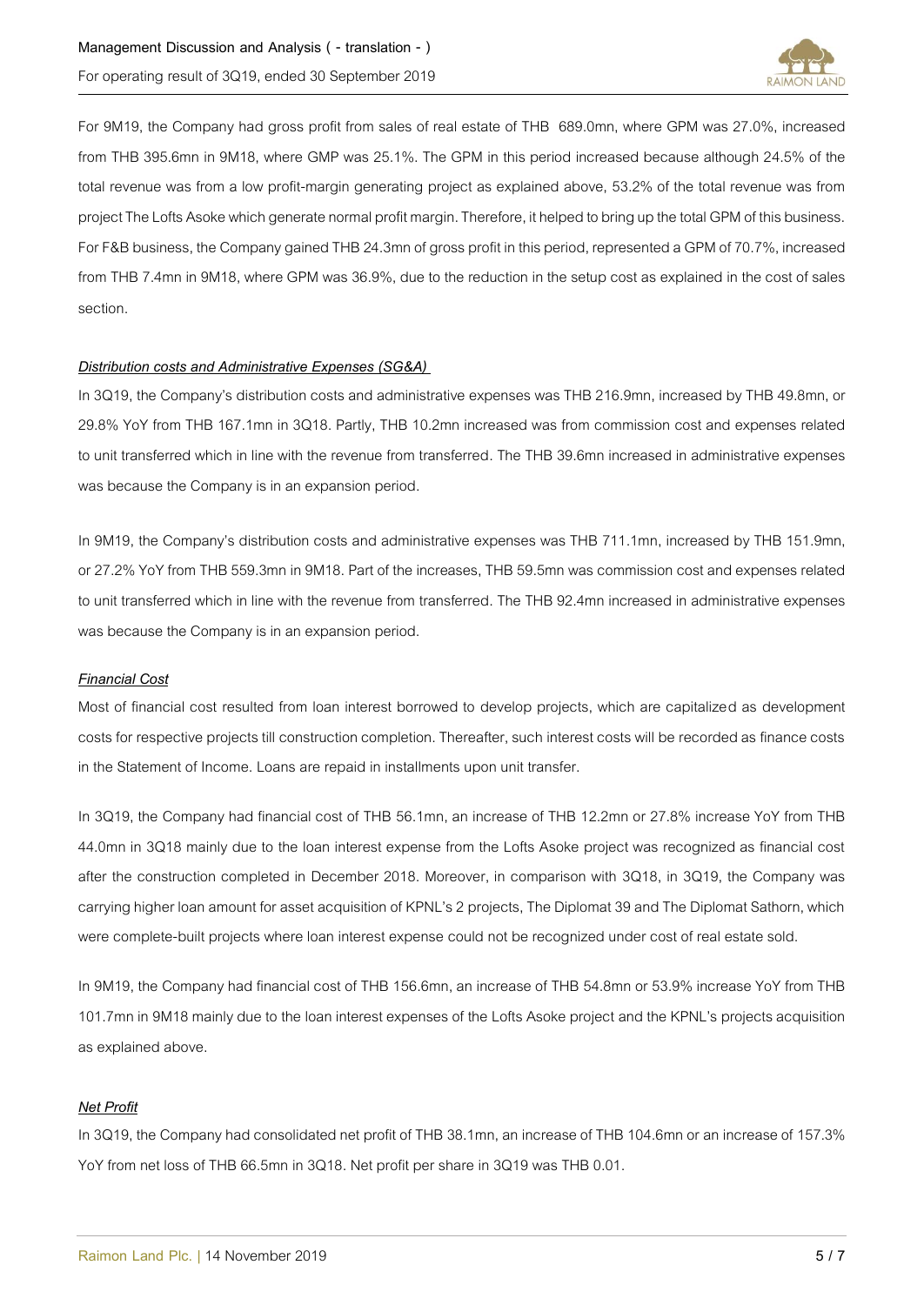

In 9M19, consolidated net profit of the Company was THB 188.9mn, an increase of THB 289.8mn or 287.2% YoY increased from net loss of THB 100.9mn in 9M18. Net profit per share in 9M19 was THB 0.05mn.

## **Financial Position (as of 30 June 2019)**

#### *Assets*

Total assets of the Company stood at THB 12,192.2mn, a decrease of THB 2,184.2mn or 15.2% from total assets of THB 14,376.4mn as of 31 December 2018. The decrease was primarily attributed to 1) THB 287.9mn decrease in project development cost after the completion and started of unit transferred of The Lofts Asoke project net of 3 new projects that are under construction; 2) THB 632.8mn decrease in condominium purchased for sales when The Diplomat 39 and The Diplomat Sathorn were gradually transferred and recognized as revenue; 3) THB 534.8mn decrease in land awaiting development and investment properties when the Company sold an empty land plot in 2Q19 and sold SPACE 48 – an office building project on Ratchadapisek road in 3Q19; and 4) THB 199.1mn decreased in current investments.

# *Liabilities*

Total liabilities stood at THB 6,331.9mn, a decrease of THB 2,276.0mn or 26.4% decreased from THB 8,607.9mn of total liabilities as of 31 December 2018. It was mainly due to a decrease in loan from financial institutions of the subsidiaries when the Company started to payback loan for The Lofts Asoke project and a decrease in deposits and advance received from customers after the construction completed and began the units transferred. Of which, the short-term loan (including the current portion of long-term loans and debentures which due within 1 year) decreased by THB 726.7mn and the longterm loan (including debenture) decreased by THB 766.0mn.

In addition, in 3Q19, there was a matured debenture amount of THB 1,000mn, on 21 September 2019 which the Company had repaid in full amount. On 1 August 2019, the Company had issued a new debenture, which is unsubordinated unsecured debenture with bondholder representative of Raimon Land Plc. no.1/2019 due 2022 amount of THB 1,005.0mn.

#### *Shareholders' Equity*

As of 30 September 2019, total shareholders' equity stood at THB 5,860.3mn, an increase of THB 91.8mn, or 1.6%, from THB 5,768.5mn as at end of 2018, mainly from the increases in retained earnings net of dividend paid in 2Q19.

#### *Net Debt to Equity Ratio<sup>1</sup>*

 $\overline{\phantom{a}}$ 

As of 30 September 2019, the interest-bearing debt of the Company stood at THB 5,060.1mn while cash and cash equivalents stood at THB 367.4mn. As a result, the D/E ratio at end of this quarter was 0.80 times, decreased from 0.94 times as of 31 December 2018. Regarding to the Company's target revenue from residential real estate projects of THB

*<sup>1</sup> Calculated from interest-bearing debt net of cash and cash equivalents*